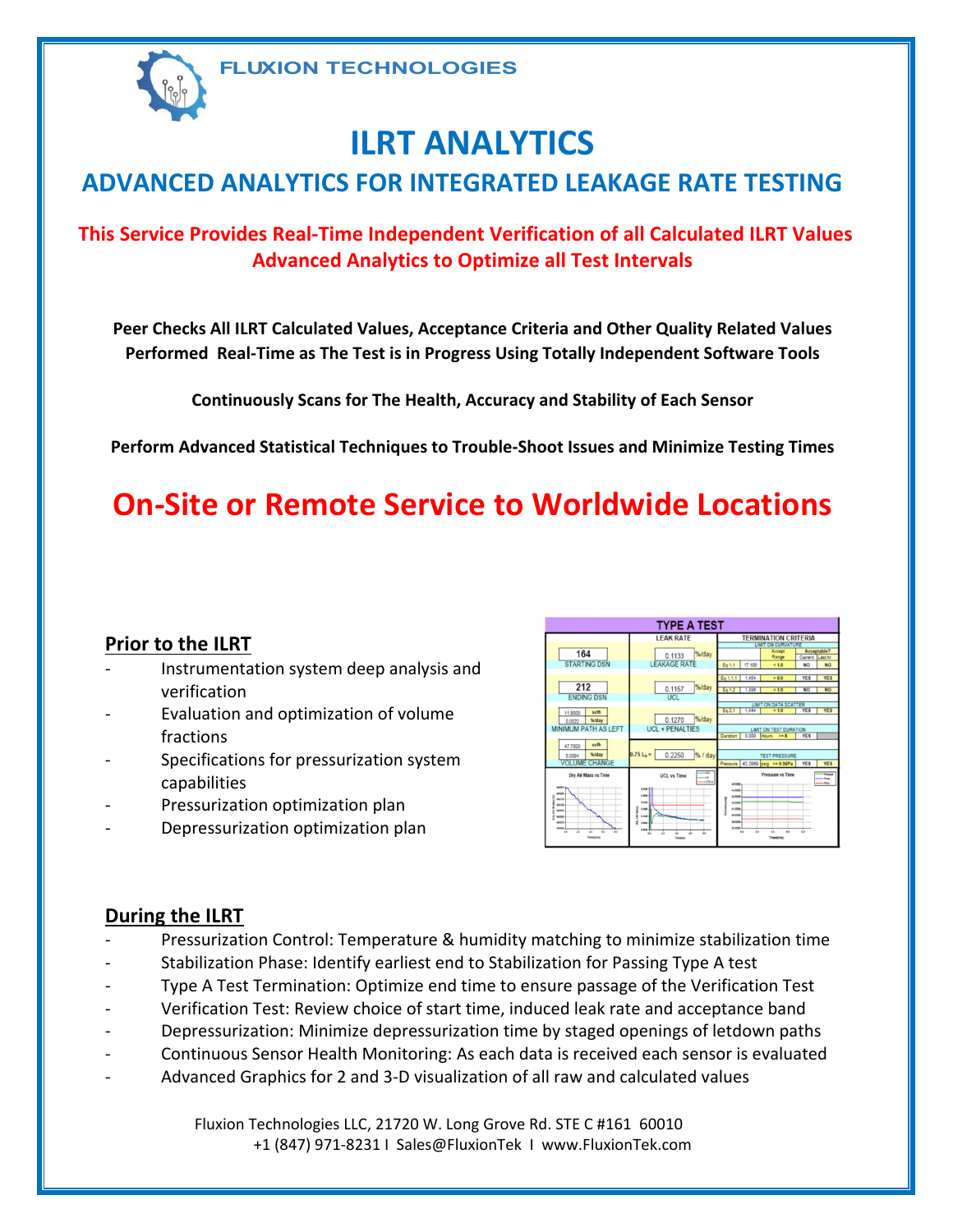**FLUXION TECHNOLOGIES** 



## **THE DETAILS**

#### **1. Pre‐Test Instrument System Check‐Out**

A large amount of data is generated from long term pretest full system burn‐in testing. The analytics software analyzes this data for any anomalies. This includes checking for bad and missing values, skipped data sets, excessive scatter, poor response times or tracking errors. The analytics quantifies the scatter contribution from each sensor to the system's overall calculation of the Upper Confidence Limit and other acceptance criterion.

#### **2. Pre‐Test Volume Fraction Calculations**

The software uses the containment temperature survey data to determine the optimum volume fraction of each sensor. The volume fractions chosen are then utilized with previous test data to quantify the degree of improvement over past test results. The goal being to improve temperature containment modeling in a way that best accounts for spatial variances, thus reducing stabilization times and improving Stabilization Phase, Type A Test and Verification Test results.

#### **3. Pressurization Optimization**

The optimum average containment air temperature and humidity to be reached at the end of pressurization is determined. The software provides real‐time temperature and humidity setpoints for the incoming air to containment in order to achieve those optimum values. This is essential to minimize the Stabilization Phase duration. Also, the software calculates the instantaneous and average rates of pressurization to verify the full expected performance of the pressurization system.

#### **4. Stabilization Phase Calculations**

The software calculates and displays all Stabilization Phase test data and parameters. It sweeps each incoming data set to identify any sensors that are faulty or disproportionately contribute to the overall system data scatter. In cases where the acceptance criteria are not being met, the software can determine if the cause is containment instability or a real leak from the containment. Based upon extrapolation of collected data, the software determines the first time when the Stabilization Phase can be ended, and a successful Type A Test begun.

#### **5. Type A Test Calculations**

The software calculates and displays all Type A Test data and parameters. It sweeps each incoming data set to identify any sensors that are faulty or disproportionately contribute to the overall system data scatter. The software identifies any calculated high leakage rates that may be due to causes other than a leak from containment. These would include volume changes, thermal instability or inter‐volume leakage. Based upon extrapolation of collected data, the software determines the first time when the Type A Test can be ended, and a successful Verification Test begun.

#### **6. Verification Test**

The software calculates and displays all Verification Test data and parameters. It sweeps each incoming data set to identify any sensors that are faulty or disproportionately contribute to the overall system data scatter. The software verifies the proper calculation of the induced leakage rate as well as the upper and lower bounds. As needed, the software can back‐calculate the effect of different start times.

> Fluxion Technologies LLC, 21720 W. Long Grove Rd. STE C #161 60010 +1 (847) 971‐8231 I Sales@FluxionTek I www.FluxionTek.com